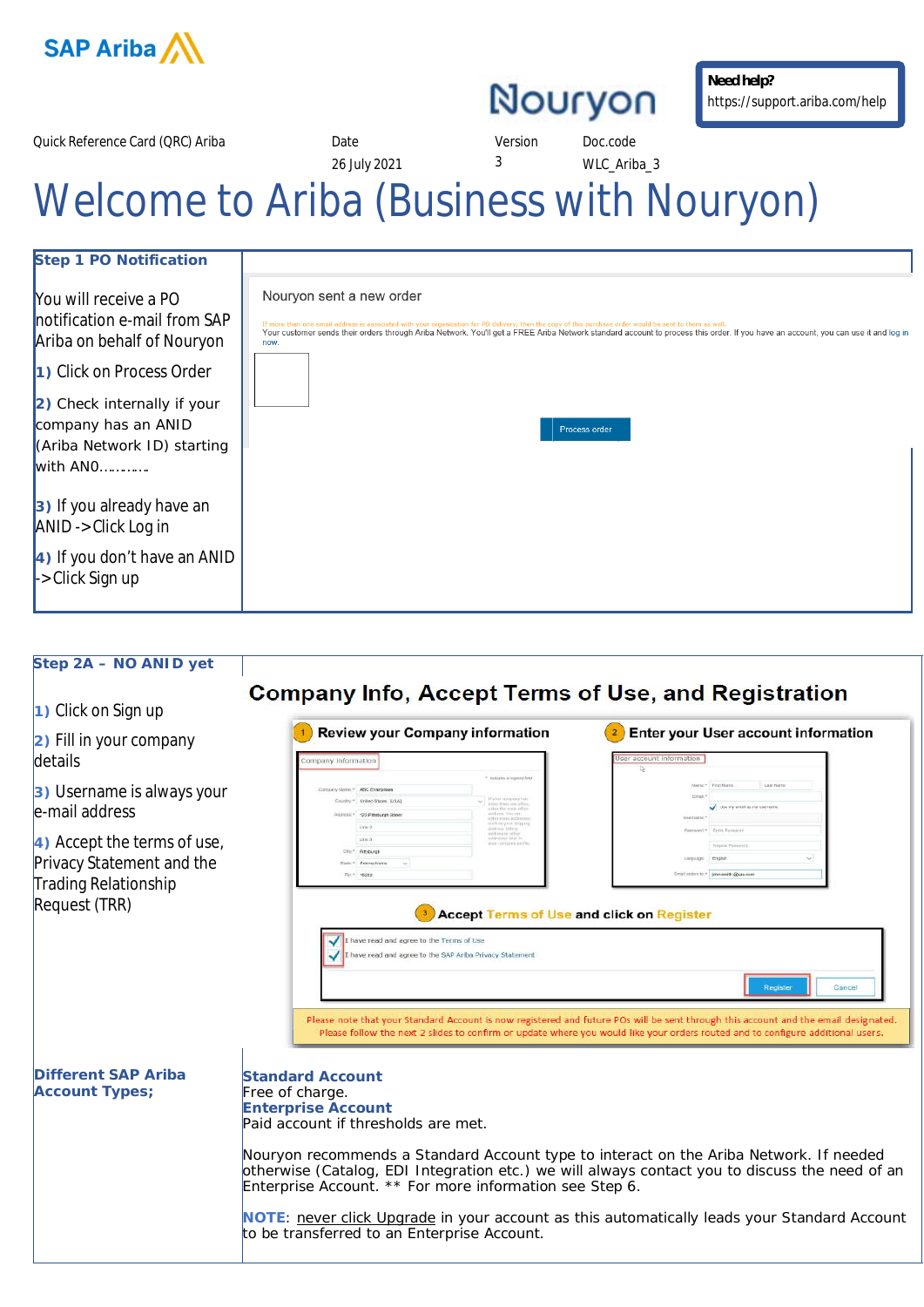

#### **Step 2B – Company has an ANID**

### **1)** Click log in

**2)** If you **are already registered** with an SAP Ariba account, you can login with your username.

*\* If you don't have a username, contact your own account admin so he/she can create a user account for you .*

**3)** If you have forgotten your username and/or password please click link under Login. You will receive an e-mail to reset your password.

#### **Step 3 – Configure Order Routing**

**1)** Can only be done by your assigned Account Admin

**2)** Set your preferred order routing; you can add up to 5 e-mail addresses which will receive PO notification emails and can therefore process the PO's.

**3)** You can also decide how  $\lambda$ vou want to receive the PO; electronic via the Ariba Network or as PDF file via email.



## **Configure Order Routing & Users**

Update Electronic Order Routing Emails

#### Key Points for taking action on Purchase Orders:

- Suppliers must maintain their order routing emails within their account. Orders can be set to go directly to the resources you choose.
- Purchase Orders received through Interactive Email may be forwarded to invoicing resources, however, any recipient<br>MUST BE SETUP AS A USER within your account to actively send invoices or other documents against the PO.

#### To configure Order Routing & Users:

- 1. Login to your account. Click on the circle with your initials to access your Account dropdown menu, select Settings > then select Electronic Ordering Routing
- 2. Enter up to 5 emails or alias' for the appropriate parties/users who will be responsible for processing orders, invoices or any other applicable documents.
- 3. Click Save to complete

To configure Users, the Administrator must follow steps on the next slide to Set Up Additional Users for any additional company resources taking action against Orders.

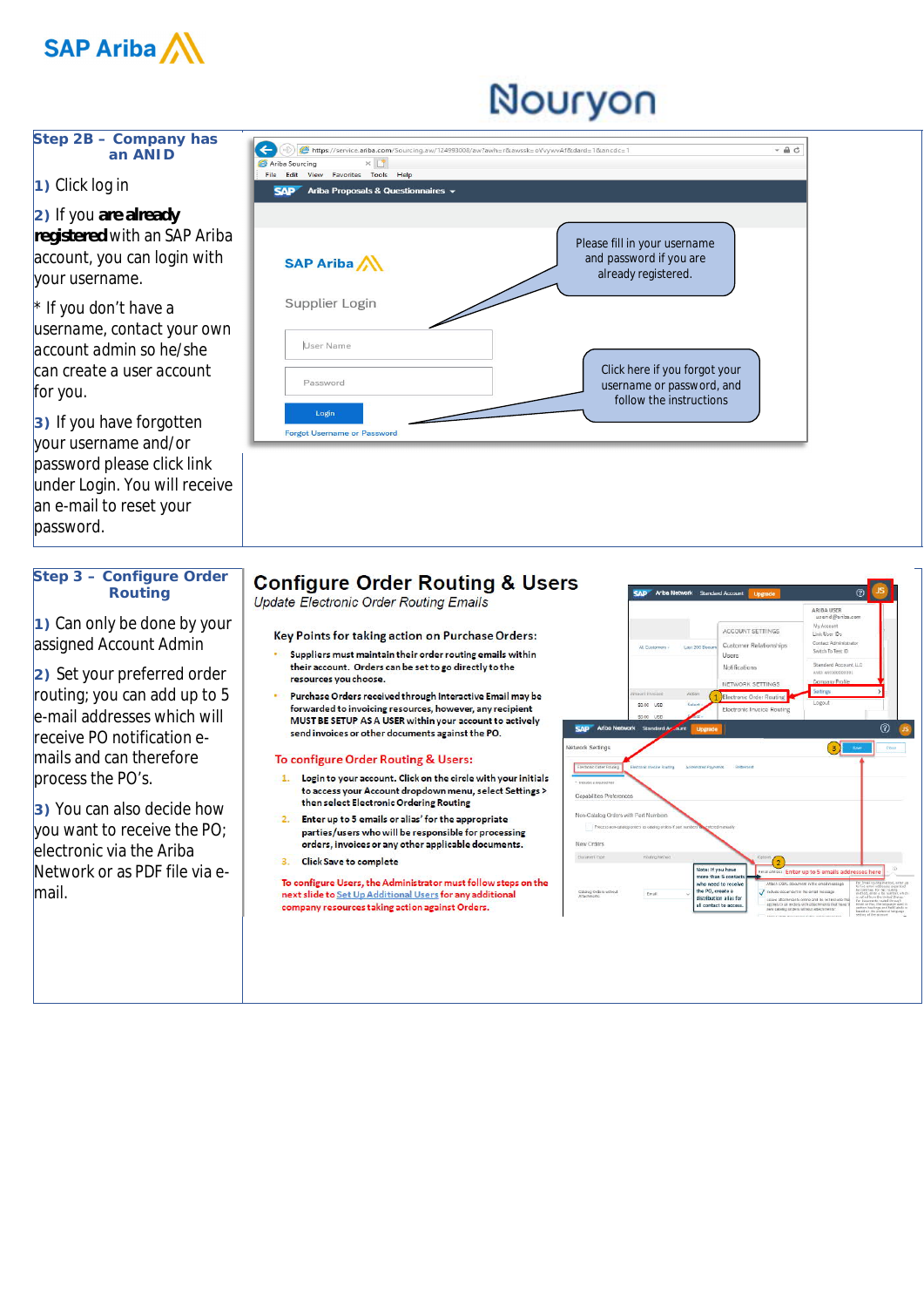

| $\vert$ 1) Can only be done by the<br>assigned Account Admin of | <b>Configure Users</b><br><b>Administrators Only</b><br>In the upper-right corner of the application, click your                                                                                                                                                                                                                                                                                                                                                                                                                                                                                                                                                                                                                                                                                                                              | <b>ACCOUNT SETTINGS</b>                                                   | ARIBA USER<br>userid@ariba.com<br>My Account<br>Link User IDs                                                                                                                                                                                                                                                                                                                                                                     | Accountes uses<br>1 Hard<br><b>NATCRIME</b><br><b>COLOR RESIDENCES</b><br>Manage Users<br>нгеде шара for your Artist econom (Hyou area) are arrail alies, дробу the align overery nerve and above runds<br>Users.<br>Username 6<br><b>Deal Address</b><br><b>First Eleven</b><br>Arthu Discovery Circled<br>1 and Marring                                                                                                                                                                                                                                                                                                                                                                                                                                                        |
|-----------------------------------------------------------------|-----------------------------------------------------------------------------------------------------------------------------------------------------------------------------------------------------------------------------------------------------------------------------------------------------------------------------------------------------------------------------------------------------------------------------------------------------------------------------------------------------------------------------------------------------------------------------------------------------------------------------------------------------------------------------------------------------------------------------------------------------------------------------------------------------------------------------------------------|---------------------------------------------------------------------------|-----------------------------------------------------------------------------------------------------------------------------------------------------------------------------------------------------------------------------------------------------------------------------------------------------------------------------------------------------------------------------------------------------------------------------------|----------------------------------------------------------------------------------------------------------------------------------------------------------------------------------------------------------------------------------------------------------------------------------------------------------------------------------------------------------------------------------------------------------------------------------------------------------------------------------------------------------------------------------------------------------------------------------------------------------------------------------------------------------------------------------------------------------------------------------------------------------------------------------|
| your company.                                                   | initials > Settings and select Users.                                                                                                                                                                                                                                                                                                                                                                                                                                                                                                                                                                                                                                                                                                                                                                                                         | Customer Re lationships<br>Users /<br>Notification                        | Contact Administrator<br>Switch To Test ID<br>Standard Account, LLC<br>AND AND OCCOSOOL                                                                                                                                                                                                                                                                                                                                           | NORTH FOOTWEEPS CONT<br>rebenta novemeBoan con<br>Baseos<br>Create Lister<br>la Ett<br>Outste<br>Add to Contact List<br><b>Ramou free Cristani List</b><br><b>Uses Administrator</b><br>Manage User Roles                                                                                                                                                                                                                                                                                                                                                                                                                                                                                                                                                                        |
| 2) You can add users and<br>assign specific roles.              | Note: Admins must first create a role with specific<br>permissions selected, to allow users to be "assigned" a<br>role. In this example, you are creating a role to allow users<br>the permission to process invoices and other documents.                                                                                                                                                                                                                                                                                                                                                                                                                                                                                                                                                                                                    | NETWORK SETTING<br>Electronic Order Routing<br>Electronic Involce Routing | Company Profile<br>Settings<br>Logout<br>SAP Ariba Network                                                                                                                                                                                                                                                                                                                                                                        | ainces.<br>Administrator<br>Datable<br><b>Datails Eak Datas</b><br><b>MIAYALE</b><br><b>Creste Bale</b>                                                                                                                                                                                                                                                                                                                                                                                                                                                                                                                                                                                                                                                                          |
|                                                                 | Click on the Create Role button in the Manage Roles section<br>Enter Role name of choice (as it make sense to your or organization,<br>$\overline{a}$ .<br>e.g., AR, Invoicing, Invoice Processing, Reporting)<br>Enter a brief description for the role<br>$b_{-}$<br>Add Permissions to the Role that correspond to the user's<br>$c_{\rm r}$<br>actual job responsibilities by checking the proper boxes and<br>click save to create the role. In this example for Invoicing, select the<br>below permissions, as applicable, and Save:<br><b>Inbox and Order Access</b><br><b>Invoice Generation</b><br>Outbox Access<br>To Create a User Click on Create User button and add all relevant<br>$\mathbf{R}$<br>information about the user including name and contact info.<br>Select a role in the Role Assignment section and Click Done. |                                                                           | Create Role<br>* Exterior a regularitat<br>New Role Information<br>2a<br>2 <sub>b</sub><br>Permissions<br>Each rate must have at each one permission.<br>Ungrate your Zena Network, manderd access to be an anteresse excess to available all agreemings<br>Page<br>Ferression<br>respons to postings on Arioa Uiscovers<br>Contract Access<br>sbox and Circler Access<br>Felio Masagement<br>Invoice Generation<br>ognies Access | CAGCHE<br>Invoice Processing<br>Enter Raie name of choice above thou it rasks sense to<br>your or organizations and a description have. Choose the<br>Rettrations below and Sinye. Then assign a role to the<br>Indonesia's users you conste-<br><b>Example User Account Setup</b><br>for an Invoice Processing role<br>Description<br>respons to petergs on Allea Liscovery<br>View contracts and generate involces, as supported by cealomers (requires introx Access)<br>Vaw and search documents in inbox and take actions based on your role<br>Create, activate and delete fallo ranges used for tax invoicing.<br>Generate mythols, its supported by customers stepanics introx and Outbox Access's<br>Perform Legistics actions with lented access to transactions infor |

#### **Step 5 – Process PO on Ariba Network**

**1)** You can now view all open PO's on the dashboard of your ANID under tab Workbench.

**2)** By clicking on a PO number, the PO will open

**3)** You can now process the PO via the Network by creating an order confirmation.

**4)** If wished for we can also add your ANID to our einvoicing group so you can start e-invoicing via the Ariba Network.

### **Transact with customer using Standard Account**

Click on Create Order Confirmation, Create Ship Notice, or Create Invoice to get started.<br>NOTE: These options will vary depending on Buyer Network rule configurations/requirements  $\left( \begin{array}{c} 1 \end{array} \right)$ 

1 If you need assistance, please refer to the articles in the Help Center (right-hand side in your Ariba Network Account) or at the bottom of the interactive email.

|                                        | Create Stab Notice<br>El Create Thome                                                                                                                          | Hide   Print   Download PDF   Export (XML   Download CSV   Resend | $\overline{2}$<br>About PO based invoices                                 |
|----------------------------------------|----------------------------------------------------------------------------------------------------------------------------------------------------------------|-------------------------------------------------------------------|---------------------------------------------------------------------------|
| <b>Order Detail</b><br>Order History   |                                                                                                                                                                |                                                                   | How to create a PO based invoice                                          |
| From:<br>Customer<br><b>BuyerA USA</b> | To:<br>Test supplier SMO 01-TEST<br>Radicka 14                                                                                                                 | Purchase Order<br>0170102 MEG PO1                                 | Fill How do I add a new customer?<br>FRI How do I add an attachment to my |
| Jebenstrasse 7<br>10623 Berlin         | 150 00 Prague                                                                                                                                                  | Amount: \$400.00 USD                                              | Implice?                                                                  |
|                                        |                                                                                                                                                                |                                                                   |                                                                           |
|                                        | For a quick video tutorials and documentation, available in 24 languages,<br>please refer to the Help Resources Web Page in the Help Section of this document. |                                                                   |                                                                           |
|                                        |                                                                                                                                                                |                                                                   |                                                                           |